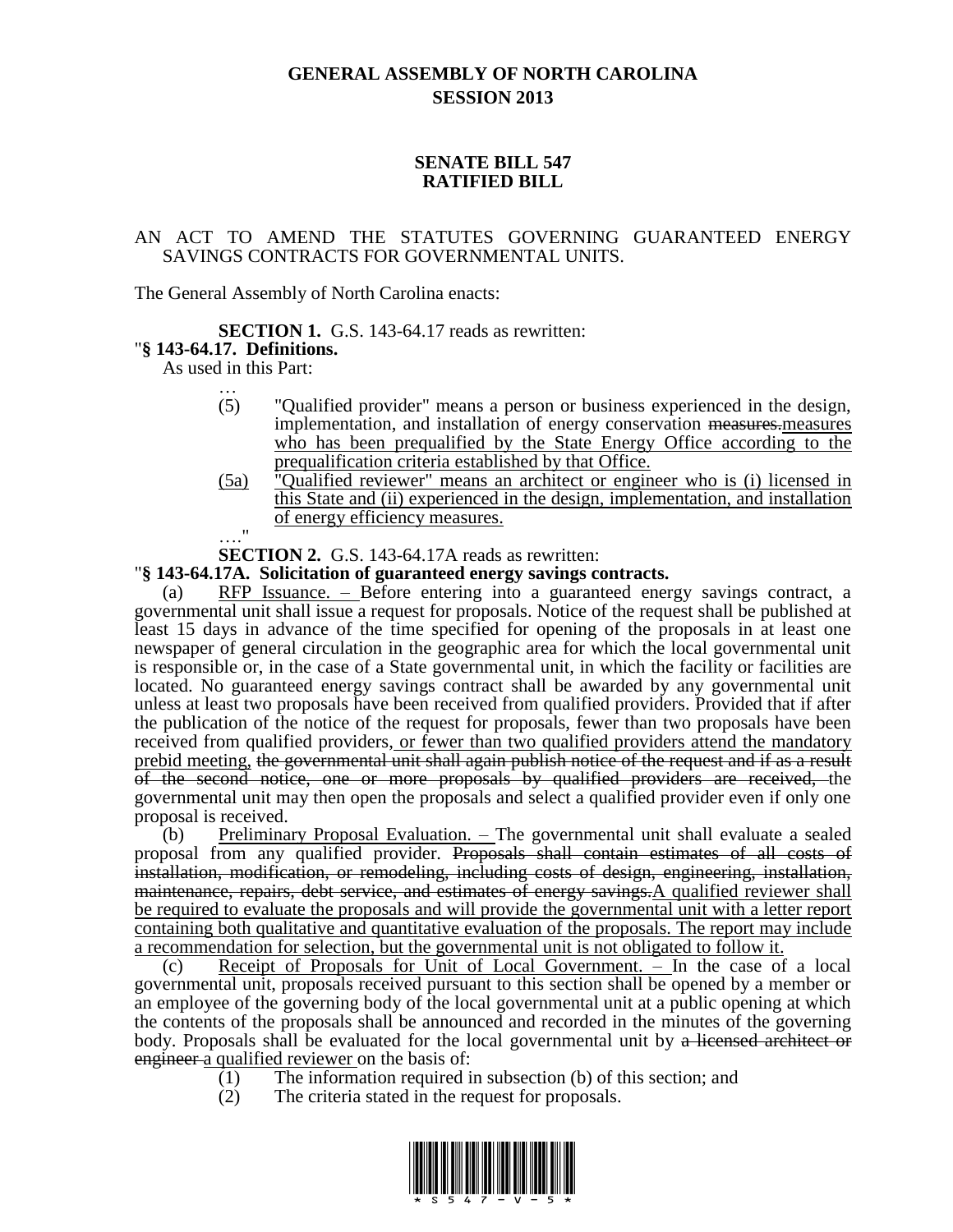The local governmental unit may require a qualified provider to include in calculating the cost of a proposal for a guaranteed energy savings contract any reasonable fee payable by the local governmental unit for the evaluation of the proposal by a licensed architect or professional engineerqualified reviewer not employed as a member of the staff of the local governmental unit or the qualified provider.

(c1) Receipt of Proposals for Unit of State Government. – In the case of a State governmental unit, proposals received pursuant to this section shall be opened by a member or an employee of the State governmental unit at a public opening and the contents of the proposals shall be announced at this opening. Proposals shall be evaluated for the State governmental unit by a licensed architect or engineerby a qualified reviewer who is either privately retained, employed with the Department of Administration, or employed as a member of the staff of the State governmental unit. The proposal shall be evaluated on the basis of the information and report required in subsection (b) of this section and the criteria stated in the request for proposals.

The State governmental unit shall require a qualified provider to include in calculating the cost of a proposal for a guaranteed energy savings contract any reasonable fee payable by the State governmental unit for evaluation of the proposal by a licensed architect or professional engineerby a qualified reviewer not employed as a member of the staff of the State governmental unit or the qualified provider. The Department of Administration may charge the State governmental unit a reasonable fee for the evaluation of the proposal if the Department's services are used for the evaluation and the cost paid by the State governmental unit to the Department of Administration shall be calculated in the cost of the proposal under this subsection.

(d) Criteria for Selection of Provider. – The governmental unit shall select the qualified provider that it determines to best meet the needs of the governmental unit by evaluating all of the following:following and following the procedures set forth in subsection (d1) of this section:

- 
- $\begin{array}{ll}\n\text{(1)} & \text{Prices offered.} \\
\text{(2)} & \text{Proposed costs}\n\end{array}$  $(2)$  Proposed costs of construction, financing, maintenance, and training.<br>(3) Ouality of the products and energy conservation measures proposed.
- (3) Quality of the products <u>and energy conservation measures</u> proposed.<br>(4) Amount of energy savings.
- (4) Amount of energy savings.<br>(5) General reputation and perf
- General reputation and performance capabilities of the qualified providers.
- (6) Substantial conformity with the specifications and other conditions set forth in the request for proposals.
- (7) Time specified in the proposals for the performance of the contract.<br>(8) Any other factors the governmental unit deems necessary, which
- Any other factors the governmental unit deems necessary, which factors shall be made a matter of record.

(d1) Process for Selection of Provider. – The governmental unit shall select a short list of finalists on the basis of its rankings of the written proposals under the criteria set forth in subsection (d) of this section as well as references from past clients. The governmental unit shall have the highest ranked qualified provider prepare a cost-savings analysis for the proposed contract showing at a minimum a comparison of the total estimated project savings to the total estimated project costs for the proposed term. If the governmental unit and the qualified provider cannot negotiate acceptable terms, pricing, and savings estimates, the governmental unit may terminate the process and begin negotiations with the second highest ranked qualified provider. The State Energy Office shall review the selected qualified provider's proposal, cost-benefit analysis, and other relevant documents prior to the governmental unit announcing the award.

(e) Nothing in this section shall limit the authority of governmental units as set forth in Article 3D of this Chapter."

**SECTION 3.** G.S. 143-64.17B reads as rewritten:

### "**§ 143-64.17B. Guaranteed energy savings contracts.** …

(c) A qualified provider entering into a guaranteed energy savings contract under this Part shall provide security to the governmental unit in the form acceptable to the Office of the State Treasurer and in an amount equal to one hundred percent (100%) of the total cost guaranteed savings for the term of the guaranteed energy savings contract to assure the provider's faithful performance. Any bonds required by this subsection shall be subject to the provisions of Article 3 of Chapter 44A of the General Statutes. If the savings resulting from a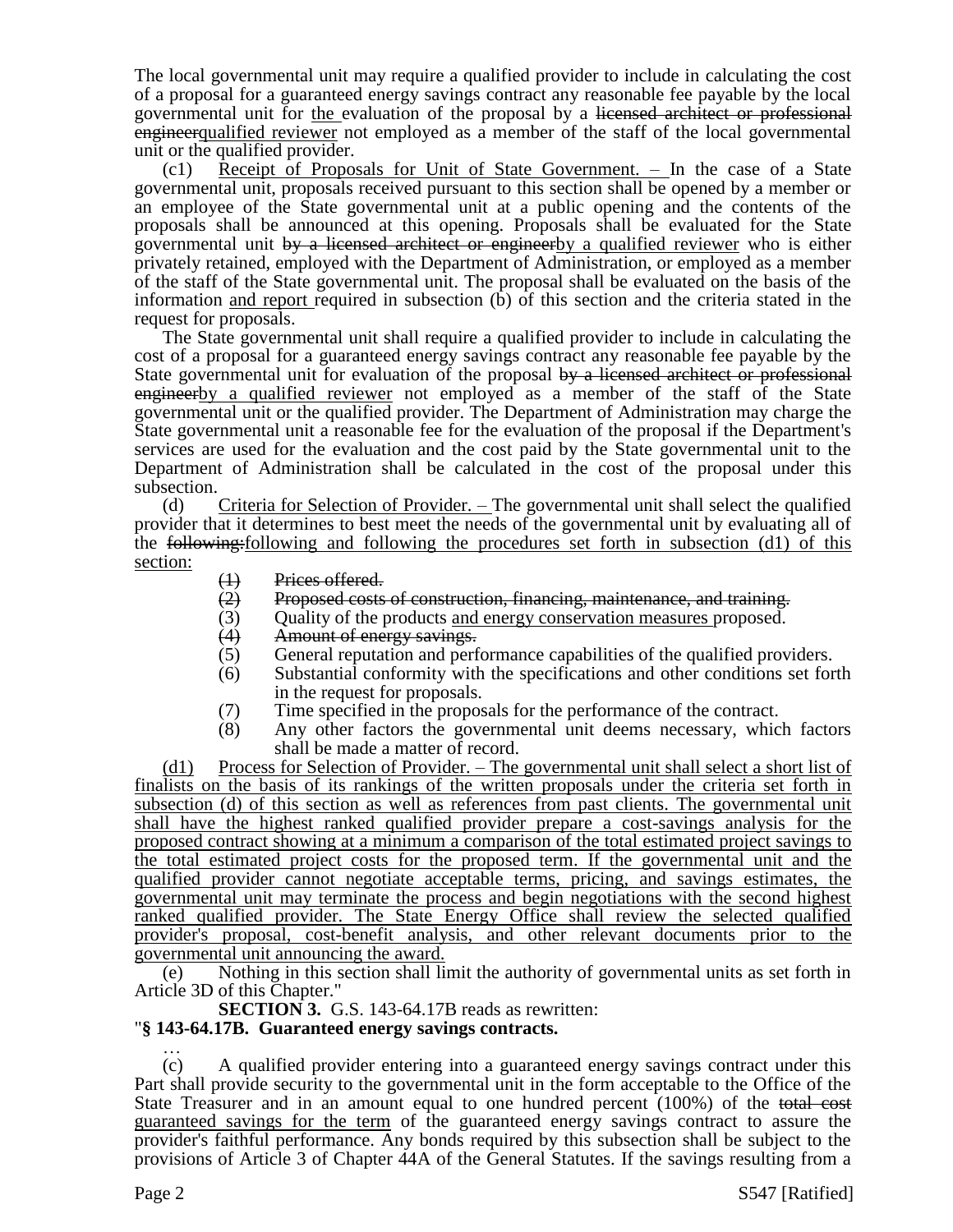guaranteed energy savings contract are not as great as projected under the contract and all required shortfall payments to the governmental unit have not been made, the governmental unit may terminate the contract without incurring any additional obligation to the qualified provider.

…  $(g)$  In the case of a State governmental unit, aA qualified provider shall provide an annual reconciliation statement based upon the results of the measurement and verification review. The statement shall disclose any shortfalls or surplus between guaranteed energy and operational savings specified in the guaranteed energy savings contract and actual, not stipulated, energy and operational savings incurred during a given guarantee year. Any guaranteed energy and operational savings shall be determined by using one of the measurement and verification methodologies listed in the United States Department of Energy's Measurement and Verification Guidelines for Energy Savings Performance Contracting, the International Performance Measurement and Verification Protocol (IPMVP) maintained by the Efficiency Valuation Organization, or Guideline 14-2002 of the American Society of Heating, Refrigerating, and Air-Conditioning Engineers. If due to existing data limitations or the nonconformance of specific project characteristics, none of the three methodologies listed in this subsection is sufficient for measuring guaranteed savings, the qualified provider shall develop an alternate method that is compatible with one of the three methodologies and mutually agreeable to the governmental unit. The guarantee year shall consist of a 12-month term commencing from the time that the energy conservation measures become fully operational. A qualified provider shall pay the State governmental unit or its assignee any shortfall in the guaranteed energy and operational savings after the total year savings have been determined. A In the case of a governmental unit, a surplus in any one year shall not be carried forward or applied to a shortfall in any other year."

**SECTION 4.(a)** G.S. 143-64.17L(e) reads as rewritten:

"(e) The Board of Governors may authorize North Carolina State University and the University of North Carolina at Charlotte to implement an energy conservation measure without entering into a guaranteed energy savings contract pursuant to this section."

**SECTION 4.(b)** G.S. 142-63 reads as rewritten:

#### "**§ 142-63. Authorization of financing contract.**

Subject to the terms and conditions set forth in this Article, (i) a State governmental unit that is implementing an energy conservation measure pursuant to G.S. 143-64.17L and financing it pursuant to this Article, (ii) a State governmental unit that has solicited a guaranteed energy conservation measure pursuant to G.S. 143-64.17A or G.S. 143-64.17B, or (iii) the State Treasurer, as designated by the Council of State, is authorized to execute and deliver, for and on behalf of the State of North Carolina, a financing contract to finance the costs of the energy conservation measure. The aggregate outstanding amount payable by the State under financing contracts entered pursuant to this Article shall not exceed five hundred million dollars (\$500,000,000) at any one time.

Subject to the terms and conditions set forth in this Article, a State governmental unit that has solicited a guaranteed energy conservation measure pursuant to G.S. 143-64.17A or G.S. 143-64.17B or the State Treasurer, as designated by the Council of State, is authorized to execute and deliver, for and on behalf of the State of North Carolina, a financing contract to finance the costs of the energy conservation measure. The aggregate outstanding amount payable by the State under financing contracts entered pursuant to this Article shall not exceed five hundred million dollars (\$500,000,000) at any one time."